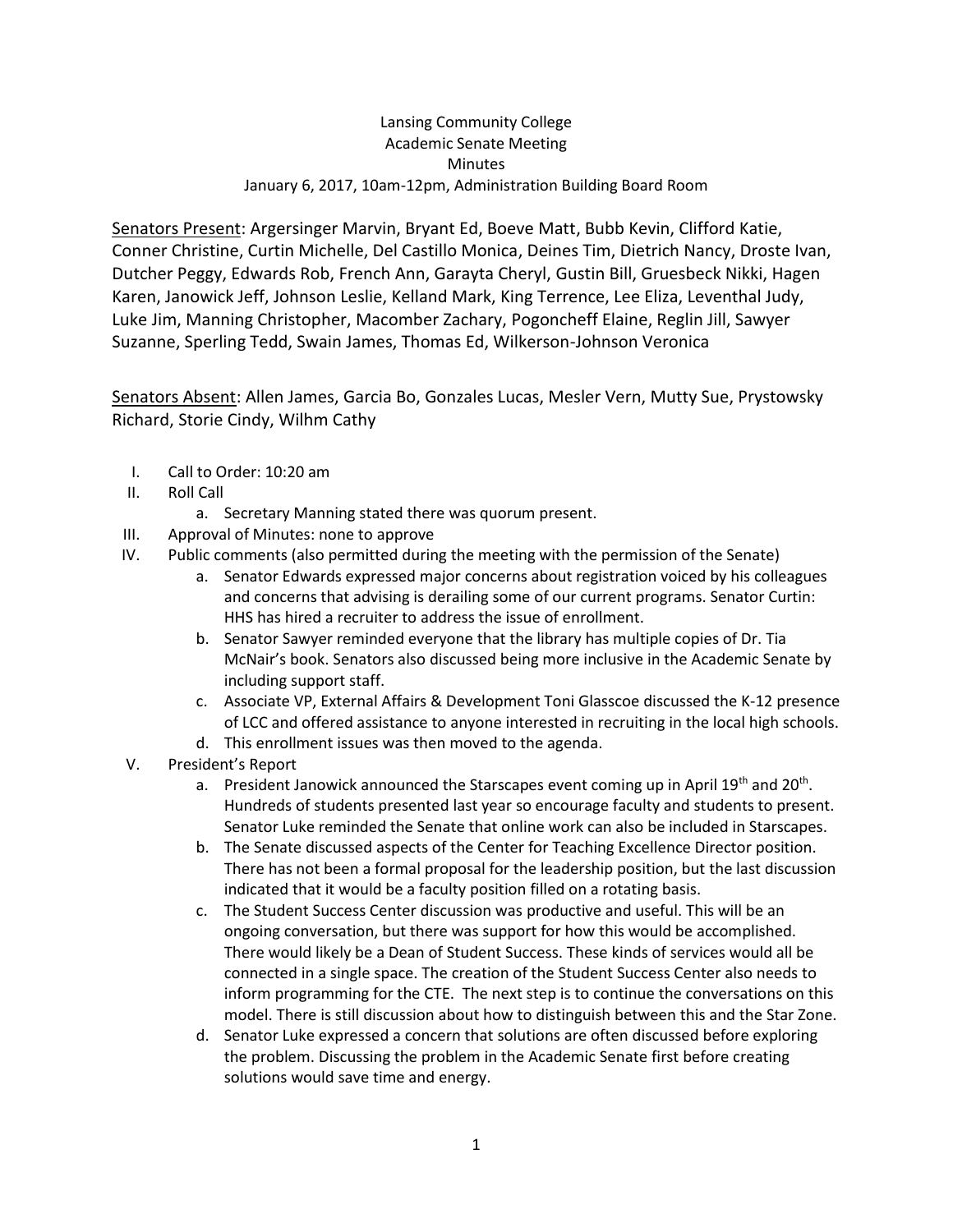- e. President Janowick explained staff members pointed out that there was also a precedent expanding the concept of the Star Zone and using it in the Center for Student Success.
- f. Senator Garayta pointed out that more input is needed before decisions are made.
- g. Senator Clifford described it as an excellent meeting and emphasized the need for more student input.
- h. Senator Del Castillo expressed concern about the service model delivery model changes which have occurred many times. She recommended sticking with a model long term and collecting data and assess its efficacy.
- i. Senator Curtin said we also need to adapt to changing needs.
- VI. Provost's Report

## a. None

- VII. Other Reports and updates
	- a. Student Senator reports
	- b. Senate team reports
		- i. Adjunct Faculty Issues
			- 1. The group is creating a survey to gauge the variety of adjunct faculty working at LCC. This survey will be submitted in the Spring and the group will discuss what we will do with that data. They will explore where faculty come from before they arrive on campus because not all start as teachers. Many come from the workforce and have a unique and useful skill set. They will also explore how the LCC community can create more security for part-time faculty.
		- ii. Student Issues
			- 1. Currently several Senators are working on the College Hour proposal and the Student Issues Committee charter.
		- iii. Fiscal Responsibility and Resource Management
			- 1. The focus of the team is to discuss how we get timelines across campus in sync. For example, program operating plans need to be created before the next academic budget is set. So, we need to start planning one year in advance. We need to plan, execute plans, and this will create a greater voice for faculty in the institution.
		- iv. Academic Policy Review
			- 1. This group in working with APAC to better coordinate their activities. Currently they are reviewing academic policies and are in need of members.
		- v. Faculty Prioritization
			- 1. Currently they are recruiting liaisons between the team and individuals in the Arts and Sciences, Technical Careers, and Health and Human Services. These liaisons do not have to be Senators.
		- vi. Concourse/Syllabus team
			- 1. There were issues with Concourse and there were some things missing in the syllabus. The group is proposing will be a need to add a course topics sections. They also addressed the issue of faculty going outside of the set criteria already in Concourse. There will also be a need to clean up learning outcomes because they tend to be topics and don't connect to the institutional learning outcomes. The work group determined there is a need to make sure that syllabi are as accessible as they would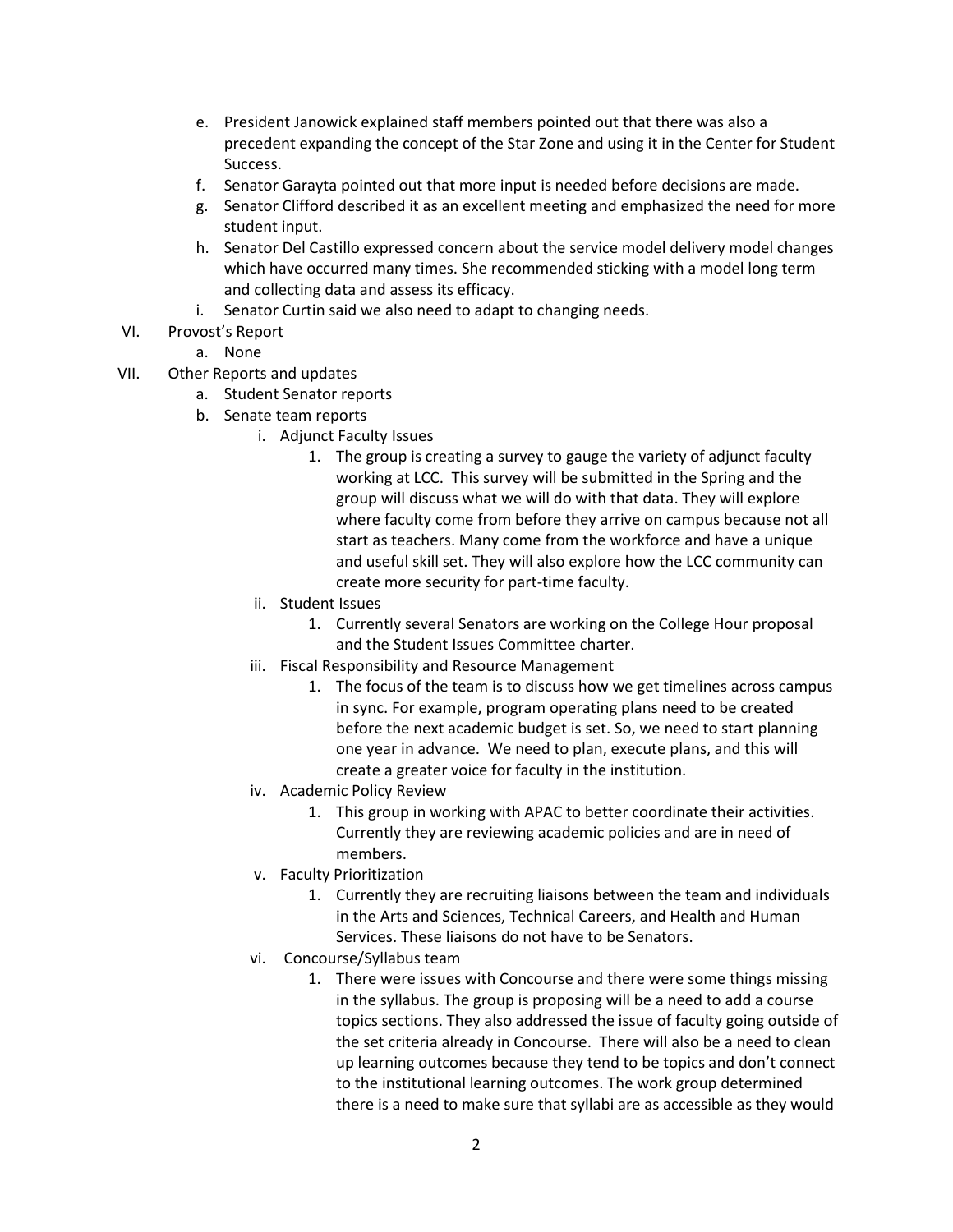be in pdf format which would include video, customized formatting, etc..

- c. CCAMPIS program presented by Robin Pizzo.
	- i. This is a childcare grant has been provided by a grant through the federal government. The grant supports students who are parents. There are about 4 million parents who are also students. This program supports students in the GED program, High School Degree Completion Initiative and in college classes. This is a hidden population because it doesn't necessarily include all students.
	- ii. We have 50 student parents. Their average GPA is currently a 3.0 and we have an 88% persistence rate. Many are also high achieves and transfer to selective admissions institutions.
	- iii. The program provides funding for childcare. About 50 slots are reserved in the LCC Early Learning Center for these students. All childcare placements must be high quality.
	- iv. There are 3 levels of support based credits taken, financial support, etc. are all taken into account. Only 85 colleges have this program and funds are appropriated by the US Senate budget. D
	- v. Student parents should contact Robin Pizzo or refer them to the website.
	- vi. Students need 6 credits fall and spring and 3 in the summer. They need to be Pell eligible or income eligible. The childcare is full-time childcare, not drop-in childcare and it is 40 hours per week. This includes online classes as well as faceto-face classes. There is a 6 month to one year waiting list for these services.
	- vii. 3 + 1 program members are also eligible for the childcare grant.
	- viii. Contact Program Director Robin Pizzo for more information: [pizzor1@lcc.edu](mailto:pizzor1@lcc.edu) or 517-483-1447.

## VIII. Action items

- a. CASL charter revision approval
	- i. We will delay the approval of this charter until the 1/25 meeting
- b. College Hour Whitepaper proposal
	- i. We will delay the approval of this charter until the 1/25 meeting
- c. Open Educational Resources policy (tentative)

## IX. Discussion items

- a. Student bill of rights and/or student expectations
- b. Student Success Center update
- c. Enrollment Discussion: (This item was added during the meeting.)
	- i. Senior VP Webb Sharpe explained the college has 5,000 new students each year and we have poor retention rates. The Academic Success Coordinator positions were designed to help address the issue of enrollment long term. There is also an effort being made to bring students back who don't sign up for classes. The college also changed payment plans to help students and sent out emails and robo-calls. Individual employees are also calling students, and we're getting them signed up for payment plans immediately. While Student Affairs is doing work on Operation 100% etc., 99% of the student experience occurs in the classroom.
	- ii. The economy plays a significant role in enrollment, and the Lansing area only has 4% unemployment, so there is less demand job retraining and working students have less time for classes.